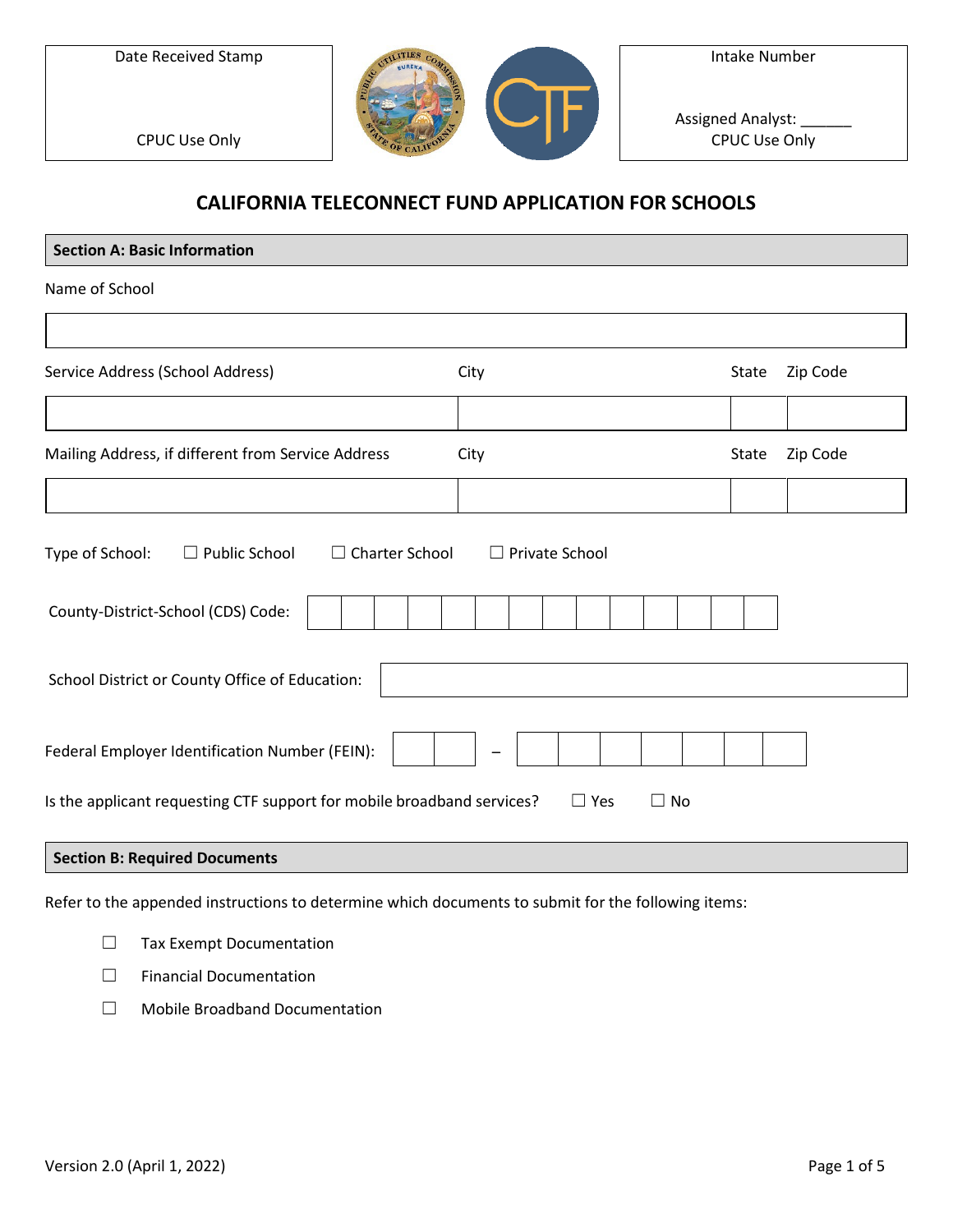### **CALIFORNIA TELECONNECT FUND APPLICATION FOR SCHOOLS**

#### **Section C: Signature**

By signing this application, I declare under penalty of perjury under the laws of the State of California that I am authorized to act on behalf of the applicant, that the information submitted with this application is true and accurate, and that any discounted communications service will not be sold, resold, leased, transferred, shared with any other entity or person, used for personal purposes, or used for purposes other than the intended goals of the California Teleconnect Fund. I understand that this application and the associated information are subject to audit at any time by the State of California. I agree to notify the California Public Utilities Commission in writing within 30 days of any changes to the information submitted with this application.

| <b>Print Name</b>    | Title        |
|----------------------|--------------|
|                      |              |
| <b>Email Address</b> | Phone Number |
|                      |              |
|                      |              |

Signature Date Date Date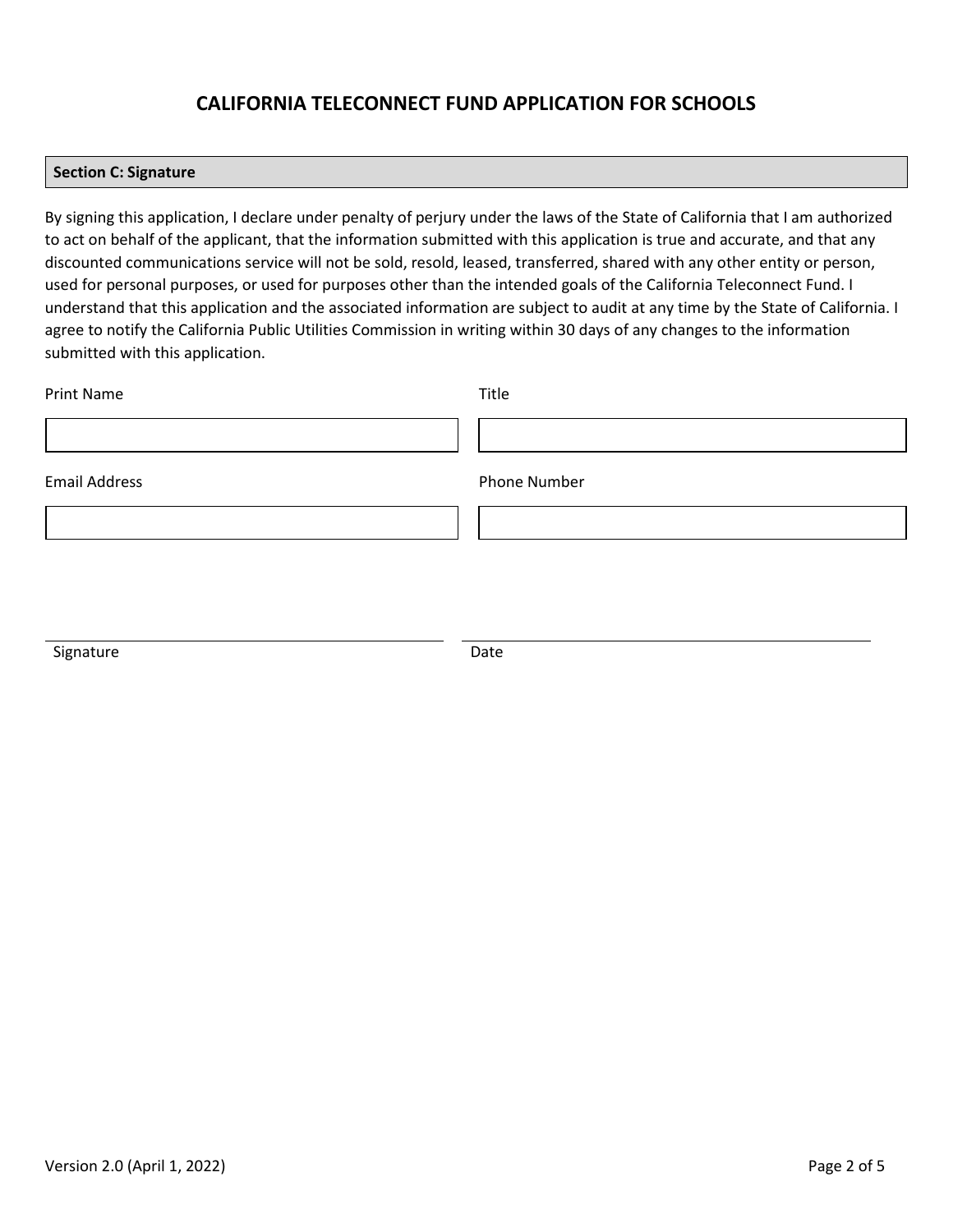# INSTRUCTIONS FOR THE CTF APPLICATION FORM FOR SCHOOLS

Review the California Teleconnect Fund's [Applicant and Participant Guidebook](https://www.cpuc.ca.gov/-/media/cpuc-website/divisions/communications-division/documents/california-teleconnect-fund/ctf_applicant_and_participant_guidebook.pdf) for important information, including on eligibility criteria.

An individual school can submit an application to request eligibility at its location. Alternatively, a School District, Board of Education, or County Offices of Education can submit an application on behalf of a school within its jurisdiction to request eligibility at the school location.

Applicants must submit a separate application for each service address.

Keep a copy of the completed application form and all attachments for reference when renewing eligibility.

Below are instructions for completing and submitting the application -

### **Section A. Basic Information.**

- **Name of School** Enter the name of the school.
- **Service Address (School Address), City, State and Zip Code** Enter the school's address. If approved, the school will be eligible to receive support from the CTF program for communication services delivered to and used at this service address.
- **Mailing Address, City, State and Zip Code** Enter the mailing address if different from the Service Address. The CTF program will use this information as the primary mailing address for communications related to the application and participation in the program.
- **Type of School** Check the applicable box.
- **County-District-School (CDS) Code –** Enter the school's CDS code.
- **School District or County Office of Education** Charter schools must enter their sponsoring School District or County Office of Education. Public Schools must enter their School District or County Office of Education. Private Schools should leave this field blank.
- **Federal Employer Identification Number (FEIN)** Enter the school's FEIN. This field is required only for Private Schools. Public and Charter Schools should leave this field blank.
- **Is the applicant requesting CTF support for mobile broadband services?** Select the appropriate box to indicate whether the applicant is requesting CTF support for mobile broadband services.

### **Section B. Required Documents**.

- **Tax Exempt Documentation** This item is required only for Private Schools. Attach to the application a copy of the school's IRS 501(c)(3) tax-exempt letter. If the school's tax-exempt status is part of a group exemption held by a central organization, provide a copy of the group exemption letter and documentation evidencing the applicant as part of the group exemption.
- **Financial Documentation** This item is required only for Private Schools. Attach to the application a copy of the school's most recently filed IRS Form 990, including a copy of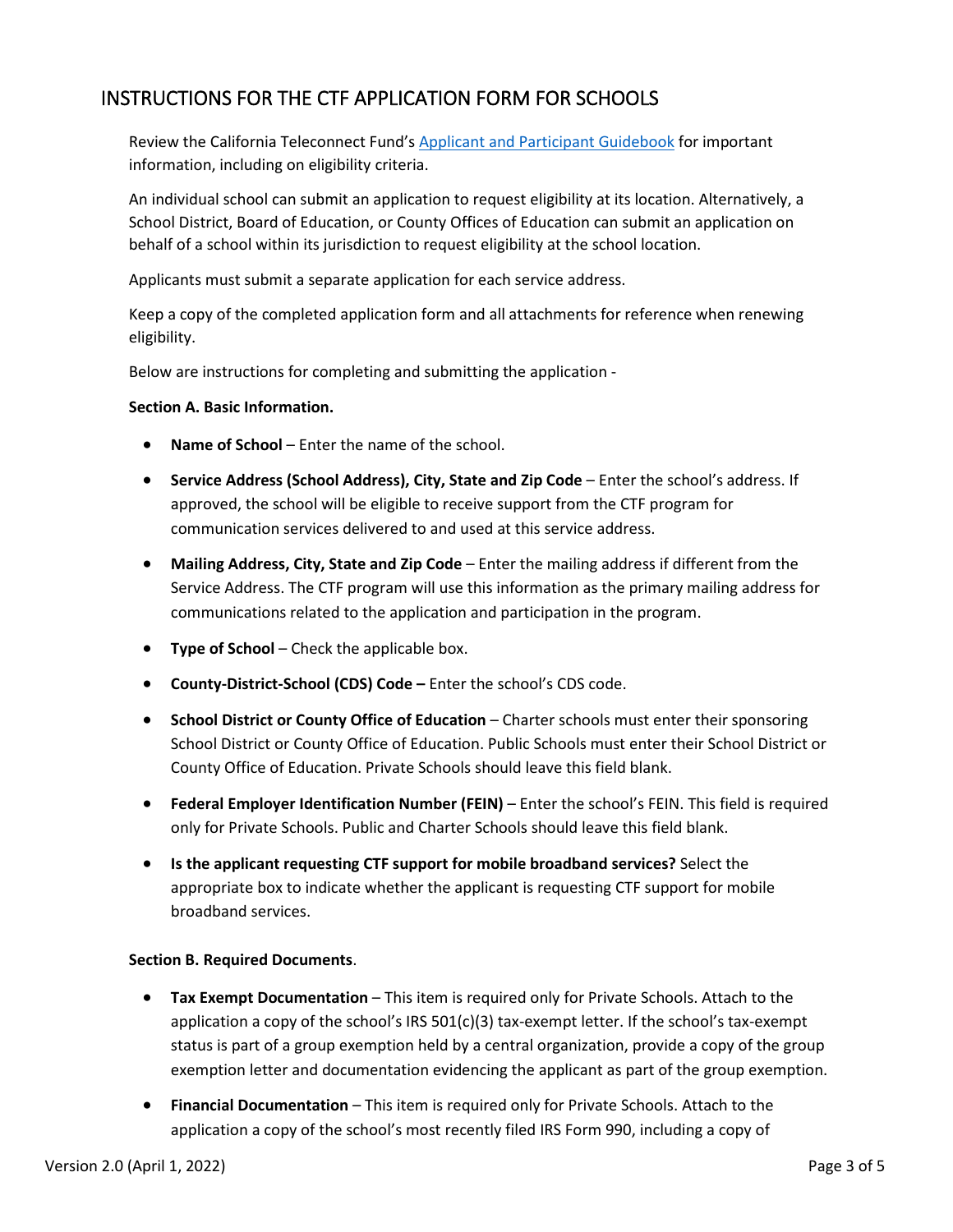Schedule D if the answer to Part IV Line 10 is "Yes". Or, if the school is exempt from filing a Form 990, provide the following three documents for the organization identified by the FEIN indicated in Section A of the Application Form:

- (1) Documentation issued by the IRS stating that the organization is exempt from filing an IRS Form 990,
- (2) A pro forma [Form 990](https://www.google.com/url?sa=t&rct=j&q=&esrc=s&source=web&cd=&ved=2ahUKEwiuqPvQgYbuAhVZPuwKHd0-DgAQFjAAegQIAxAC&url=https%3A%2F%2Fwww.irs.gov%2Fpub%2Firs-pdf%2Ff990.pdf&usg=AOvVaw0mLB6yQvVpXJ8IB6qgyYm1) covering the last tax period. **This pro forma Form 990 is used only for purposes of this application and is not a tax filing.** [Download](https://www.google.com/url?sa=t&rct=j&q=&esrc=s&source=web&cd=&ved=2ahUKEwiuqPvQgYbuAhVZPuwKHd0-DgAQFjAAegQIAxAC&url=https%3A%2F%2Fwww.irs.gov%2Fpub%2Firs-pdf%2Ff990.pdf&usg=AOvVaw0mLB6yQvVpXJ8IB6qgyYm1) a copy of the Form 990 and complete only the following sections:
	- o Page 1, Items A to M
	- o Part I, Summary
	- o Part II, Signature Block
	- o Part IV, Checklist of Required Schedules Line 10 only
	- $\circ$  If the answer to Part IV, Line 10, is "Yes", complete Schedule D, Supplemental Financial Statements – Part V only
- (3) Provide an additional document per the following criteria:
	- $\circ$  If annual revenue is less than \$100,000, provide a letter certifying that at the end of the last tax period the balance of total endowments was less than \$50 million, and that the organization has policies and procedures in place to ensure funds are properly accounted for.
	- $\circ$  If annual revenue is \$100,000 or more but less than \$250,000, provide a copy of reviewed or audited financial statements (dated within past 18 months).
	- $\circ$  If annual revenue is \$250,000 or more, provide a copy of audited financial statements (dated within past 18 months).
- **Mobile Broadband Documentation** This item is required only if the applicant is requesting CTF support for mobile broadband services. Applicants requesting CTF support for mobile broadband services must submit one of the following (A) or (B):
	- (A) If the applicant participates in the E-rate program, provide documentation from the Erate program verifying the approval of E-rate support for mobile broadband services; or,
	- (B) If the applicant does not participate in the E-rate program, provide both of the following documents:
		- $\circ$  A letter from the closest California Teleconnect Fund service provider stating fixed broadband is not available at its location. Submit the documentation as an attachment to the application form. A list of service providers that participate in the CTF program is available for [download via this link.](https://www.cpuc.ca.gov/uploadedFiles/CPUC_Public_Website/Content/Utilities_and_Industries/Communications_-_Telecommunications_and_Broadband/Consumer_Programs/California_Teleconnect_Fund/CTF_Participating_Service_Providers.xlsx) Refer also to th[e California](http://www.broadbandmap.ca.gov/)  [Interactive Broadband Map](http://www.broadbandmap.ca.gov/) to see the service providers that offer broadband service in the applicant's area (by clicking on the icon of the house, entering the applicant's service address, and clicking the "Load Location" button).
		- $\circ$  A signed and dated attestation stating that fixed broadband is not available at the applicant's service address. The attestation can be a simple note stating: "I,